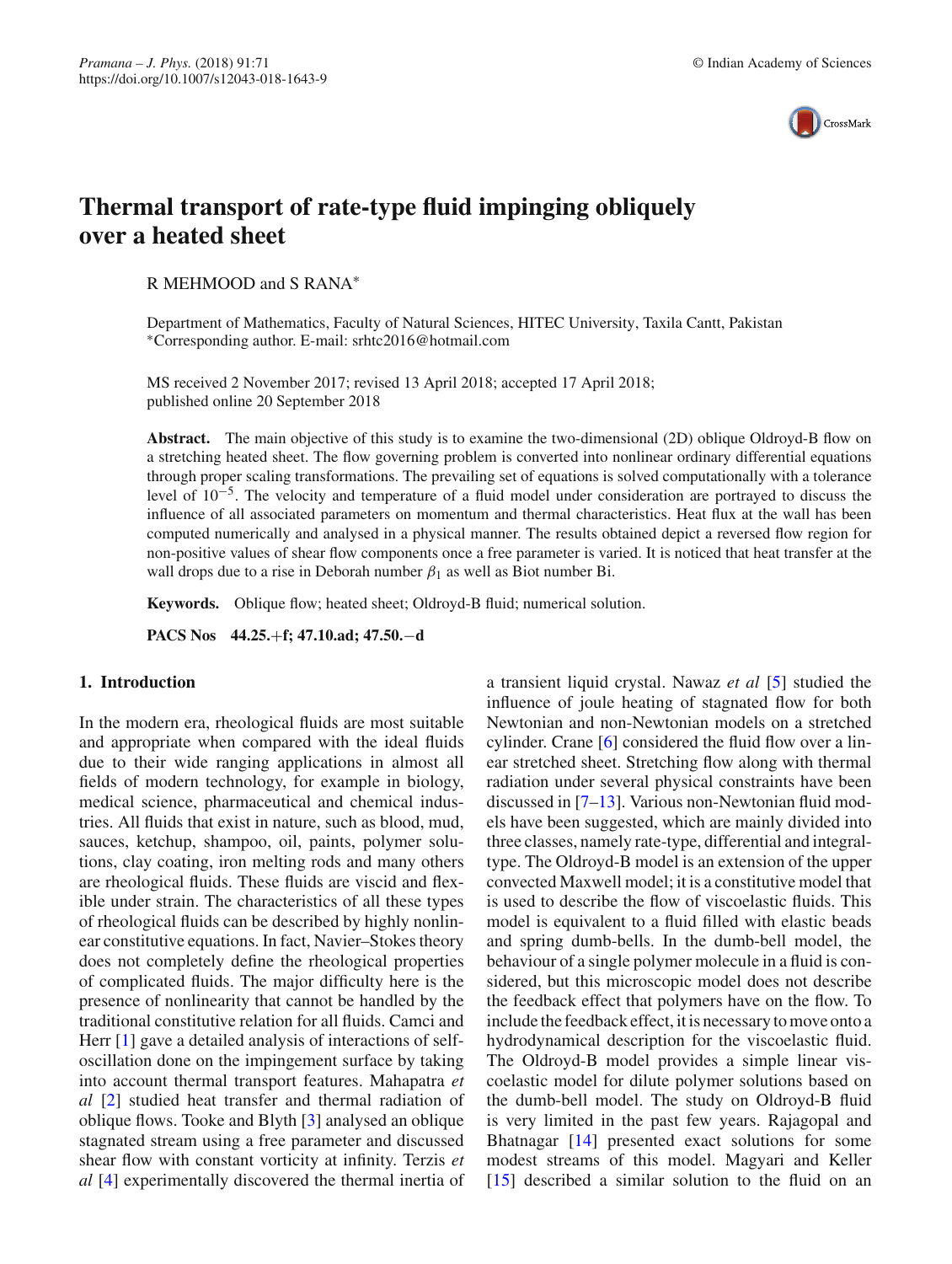exponentially stretched sheet under power law boundary conditions and also discussed the effects of heat and mass transfer. Mompean and Deville [\[16\]](#page-8-10) studied three-dimensional (3D) planar contraction of the unsteady Oldroyd-B coquette flow. Chen *et al* [\[17\]](#page-8-11) discussed the case of unsteady state and unidirectional flow of an Oldroyd-B fluid in a circular duct, where fluid motion in the duct is influenced by the arbitrary inlet volume flow rate with time variation. Sajid *et al* [\[18\]](#page-8-12) inspected the 2D Oldroyd-B fluid over a stretching sheet. Chen [\[19](#page-8-13)] derived a thin liquid film non-Newtonian fluid model with convective heat transfer characteristics along with viscid dissipation, and discussed velocity and temperature distribution for the free surface and for the wall as well. Qi and Jin [\[20\]](#page-8-14) studied the unsteady helical flow of a generalised Oldroyd-B fluid between two infinite coaxial cylinders and within an infinite cylinder using a fractional calculus approach. Furthermore, Hailtao and Mingyu [\[21](#page-8-15)] provided analytical solutions to the unsteady unidirectional generalised Oldroyd-B fluid with a fractional derivative between two parallel plates. The literature on rheological fluids with and without manifestation of a magnetic field and convective heating has appeared to be advantageous in various technological and manufacturing procedures. Sajid *et al* [\[22](#page-8-16)] studied the steady mixed convective incompressible Oldroyd-B fluid with a constant magnetic field but with a variable temperature, which varies with distance. Zheng *et al* [\[23](#page-8-17)] presented the magnetohydrodynamics (MHD) flow of an incompressible generalised Oldroyd-B fluid induced by an accelerating plate, in which the no-slip assumption between the wall and the fluid is no longer valid and used fractional derivative for computations. Shehzad *et al* [\[24\]](#page-8-18) described the thermophoretic MHD flow of the viscous fluid over an inclined surface with thermal radiation and heat generation. Nadeem *et al* [\[25\]](#page-8-19) investigated numerical behaviour of the flow stream and the heat transmission of a rate-type fluid containing nanoparticles. Kuzentsov and Nield [\[26\]](#page-8-20) studied natural convection of the nanofluid under the influence of Brownian motion and thermophoretic effects. Sheikholeslami *et al* [\[27](#page-8-21)] used a homogeneous model for simulation of  $H<sub>2</sub>O$  single bond CuO nanofluid to eliminate the pressure gradient source terms and vorticity stream function. They also examined the effects of nanoparticles and Rayleigh number on flow characteristics. Sheikholeslami and Zeeshan [\[28](#page-8-22)] scrutinised the mesoscopic imitation of the nanofluid in porous medium with heat source. Sheikholeslami and Shamlooei [\[29\]](#page-8-23) used Fe<sub>3</sub>O<sub>4</sub> − H<sub>2</sub>O to explore the natural convection of radiative nanofluid. Bhatti and Rashidi [\[30](#page-8-24)] studied the influence of thermophoresis in combination with a radiative Williamson nanofluid. Some recent related studies on convection may be seen in [\[31](#page-8-25)[–45\]](#page-8-26).

All the previous studies have focussed on normal flow past a stretching sheet with various physical effects. The present model is novel and significant when compared with the previous studies as it examines an oblique stream of Oldroyd-B fluid past a stretching sheet under convective conditions. To the best of our knowledge, the oblique flow of an Oldroyd-B-type fluid over a convective surface has never been addressed before. The outcome of this study can be considered as a benchmark for certain industrial applications.

#### **2. Mathematical modelling and assumptions**

The constitutive equations of an Oldroyd-B fluid are as follows  $[45]$ :

$$
T = -pI + S,\t\t(1)
$$

where  $T$  is the Cauchy stress tensor,  $p$  is the pressure term, *I* is the identity, *S* is the extra stress tensor, defined by

$$
S + \lambda_1 \left( \frac{\mathbf{D}S}{\mathbf{D}t} - LS - SL^{\mathrm{T}} \right)
$$
  
=  $\mu \left( A_1 + \lambda_2 \left( \frac{\mathbf{D}A_1}{\mathbf{D}t} - LA_1 - A_1 L^{\mathrm{T}} \right) \right),$  (2)

where  $\mu$  is the dynamic viscosity,  $\lambda_1$  is the ratio of relaxation to retardation times,  $\lambda_2$  is the retardation time, D/Dt is the material derivative defined by

$$
\left(\frac{\mathbf{D}}{\mathbf{D}t}\right) = \left(\frac{\partial}{\partial t}\right) + V \cdot \nabla. \tag{3}
$$

*A*<sup>1</sup> is the first Rivilin Ericksen tensor defined by

$$
A_1 = \nabla V + (\nabla V)^t = L + L^{\mathrm{T}}.
$$
 (4)

For the present problem under consideration, a steady 2D incompressible Oldroyd-B fluid flowing on the stretching sheet is taken after assuming that the fluid meets the wall at an oblique manner. The surface is assumed to be convective due to the presence of a hot fluid beneath the surface. To maintain balance, the wall is stretched by keeping the original static equilibrium balanced force imposed on the *x*-direction (see figure [1\)](#page-2-0). The basic equations of continuity, *x* and *y* momentum equations along with an energy equation for this Oldroyd-B model are as follows [\[3](#page-8-2)[,44](#page-8-27)]:

<span id="page-1-0"></span>
$$
\frac{\partial u}{\partial x} + \frac{\partial v}{\partial y} = 0,
$$
\n
$$
u \frac{\partial u}{\partial x} + v \frac{\partial u}{\partial y} + \frac{1}{\rho} \frac{\partial p}{\partial x} + \lambda_1 \left( u^2 \frac{\partial^2 u}{\partial x^2} + v^2 \frac{\partial^2 u}{\partial y^2} + 2uv \frac{\partial^2 u}{\partial x \partial y} \right)
$$
\n(5)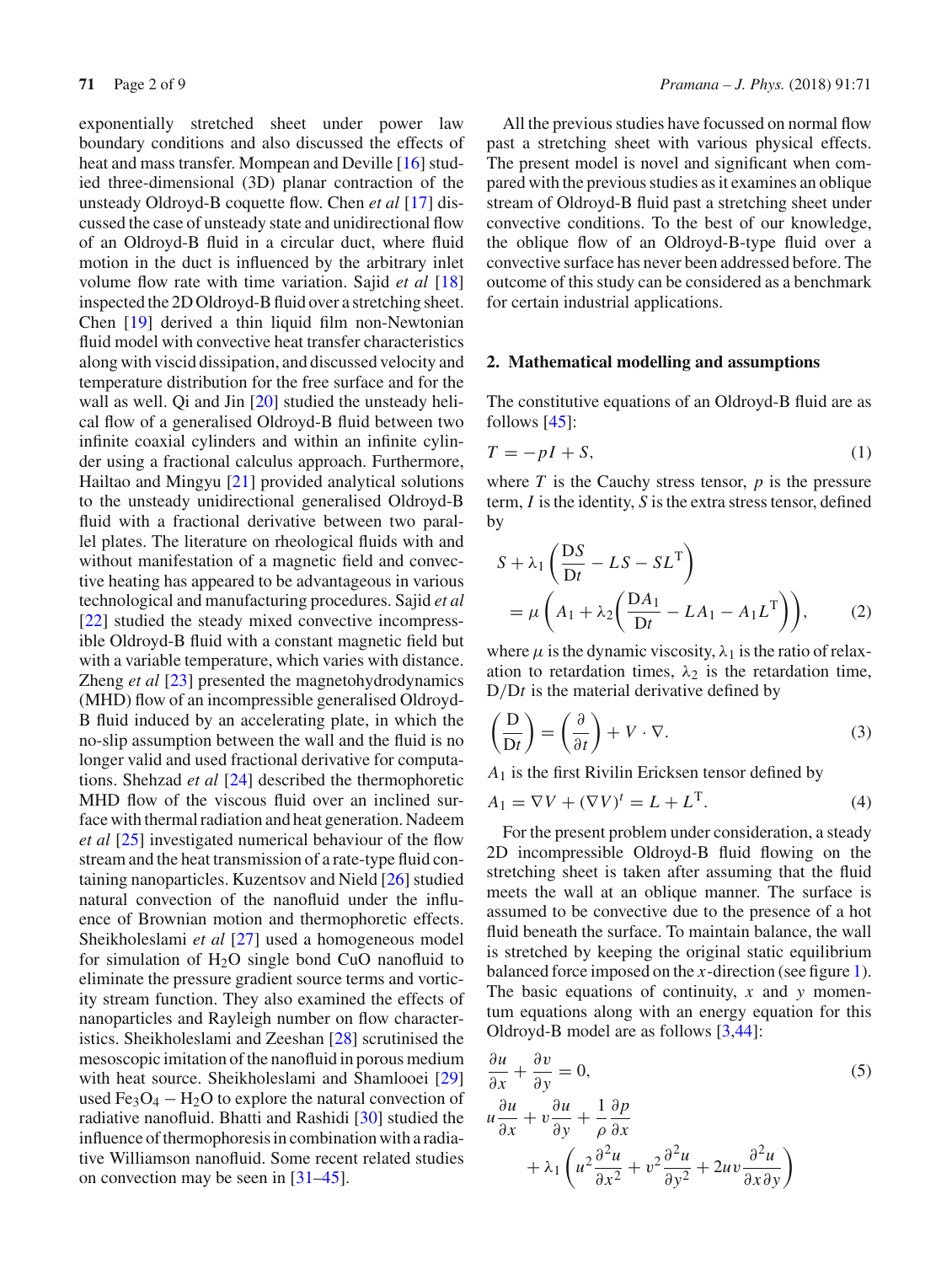

<span id="page-2-0"></span>Figure 1. Physical representation of the fluid model.

$$
= \nu \left[ \frac{\partial^2 u}{\partial x^2} + \frac{\partial^2 u}{\partial y^2} + \lambda_2 \left( u \frac{\partial^3 u}{\partial x^3} + u \frac{\partial^3 u}{\partial x \partial y^2} + v \frac{\partial^3 u}{\partial y^3} + v \frac{\partial^3 u}{\partial y \partial x^2} - \frac{\partial u}{\partial x} \frac{\partial^2 u}{\partial x^2} - \frac{\partial u}{\partial x} \frac{\partial^2 u}{\partial y^2} - \frac{\partial u}{\partial y} \frac{\partial^2 v}{\partial x^2} - \frac{\partial u}{\partial y} \frac{\partial^2 v}{\partial y^2} \right) \right],
$$
\n
$$
\frac{\partial u}{\partial v} \frac{\partial^2 v}{\partial x^2} - \frac{\partial u}{\partial y} \frac{\partial^2 v}{\partial y^2} \Bigg), \tag{6}
$$
\n
$$
\frac{\partial v}{\partial v} = \frac{\partial v}{\partial v} \frac{1}{\partial p} \frac{\partial^2 v}{\partial x^2} + \frac{\partial u}{\partial p} \frac{\partial^2 v}{\partial y^2} \Bigg),
$$

$$
u\frac{\partial}{\partial x} + v\frac{\partial}{\partial y} + \frac{\partial}{\partial y}\frac{\partial}{\partial y}
$$
  
+  $\lambda_1 \left( u^2 \frac{\partial^2 v}{\partial x^2} + v^2 \frac{\partial^2 v}{\partial y^2} + 2uv \frac{\partial^2 v}{\partial x \partial y} \right)$   
=  $v \left[ \frac{\partial^2 v}{\partial x^2} + \frac{\partial^2 v}{\partial y^2} + \lambda_2 \left( u \frac{\partial^3 v}{\partial x^3} + u \frac{\partial^3 v}{\partial x \partial y^2} + v \frac{\partial^3 v}{\partial y^3} + v \frac{\partial^3 v}{\partial y \partial x^2} - \frac{\partial v}{\partial x} \frac{\partial^2 u}{\partial x^2} - \frac{\partial v}{\partial x} \frac{\partial^2 u}{\partial y^2} - \frac{\partial v}{\partial x} \frac{\partial^2 u}{\partial y^2} - \frac{\partial v}{\partial y} \frac{\partial^2 v}{\partial x^2} - \frac{\partial y}{\partial x \partial y^2} \right) \right],$  (7)

$$
u\frac{\partial T}{\partial x} + v\frac{\partial T}{\partial y} = \alpha \left(\frac{\partial^2 T}{\partial x^2} + \frac{\partial^2 T}{\partial y^2}\right).
$$
 (8)

Following Tooke and Blyth [\[3](#page-8-2)]

<span id="page-2-3"></span>
$$
u = kx, v = 0,
$$
  
\n
$$
-k_1 \frac{\partial T}{\partial y} = h(T_f - T) \text{ at } y = 0,
$$
  
\n
$$
u = kx + \zeta y,
$$
  
\n
$$
T = T_{\infty} \text{ at } y \to \infty.
$$
\n(9)

Here  $u$  is considered to be the  $x$ -component and  $v$  is considered to be the *y*-component of velocity, ν is the effective kinematic viscosity,  $p$  is the pressure,  $\rho$  is the density, *T* is the temperature,  $\lambda_1$  and  $\lambda_2$  are the relaxation and retardation times,  $k_1$  is the thermal conductivity,  $\alpha$  is the thermal diffusivity,  $T_{\infty}$  is the ambient fluid

temperature and  $k$  is the strength of the irrotational straining flow. The wall is taken to be parallel to the *x*axis and the fluid is considered within the region  $y > 0$ . Define stream function  $\psi(x, y)$  along with velocity [\[3\]](#page-8-2):

<span id="page-2-1"></span>
$$
u = \frac{\partial \psi}{\partial y}, v = -\frac{\partial \psi}{\partial x}.
$$
 (10)

Away from the wall, the flow is given by [\[3](#page-8-2)]

$$
\psi(x, y) = kxy + \frac{1}{2}\zeta y^2,\tag{11}
$$

where  $k$  is the strength of an irrotational straining flow and  $\zeta$  is the vorticity of a rotating shear flow in the *x*direction.

Using eq.  $(10)$ , eq.  $(5)$  is identically satisfied and the set of eqs [\(6\)](#page-2-2)–[\(9\)](#page-2-3) takes the form:

<span id="page-2-2"></span>
$$
\frac{\partial \psi}{\partial y} \frac{\partial^2 \psi}{\partial x \partial y} - \frac{\partial \psi}{\partial x} \frac{\partial^2 \psi}{\partial y^2} + \frac{1}{\rho} \frac{\partial p}{\partial x} \n+ \lambda_1 \left( \left( \frac{\partial \psi}{\partial y} \right)^2 \frac{\partial^3 \psi}{\partial x^2 \partial y} + \left( \frac{\partial \psi}{\partial x} \right)^2 \frac{\partial^3 \psi}{\partial y^3} \n- 2 \frac{\partial \psi}{\partial y} \frac{\partial \psi}{\partial x} \frac{\partial^3 \psi}{\partial x \partial y^2} \right) \n= \nu \left[ \frac{\partial^3 \psi}{\partial x^2 \partial y} + \frac{\partial^3 \psi}{\partial y^3} \n+ \lambda_2 \left( \frac{\partial \psi}{\partial y} \frac{\partial^4 \psi}{\partial x^3 \partial y} + \frac{\partial \psi}{\partial y} \frac{\partial^4 \psi}{\partial x^2 \partial y^2} \n- \frac{\partial \psi}{\partial x} \frac{\partial^4 \psi}{\partial y^3} - \frac{\partial \psi}{\partial x} \frac{\partial^4 \psi}{\partial y^4} - \frac{\partial^2 \psi}{\partial x \partial y} \frac{\partial^3 \psi}{\partial x^2 \partial y} \n- \frac{\partial^2 \psi}{\partial x \partial y} \frac{\partial^3 \psi}{\partial y^3} - \frac{\partial^2 \psi}{\partial y^2} \frac{\partial^3 \psi}{\partial x^2 \partial y} + \frac{\partial^2 \psi}{\partial y^2} \frac{\partial^3 \psi}{\partial y^2 \partial x} \right) \Bigg], \tag{12}
$$

$$
\frac{\partial \psi}{\partial y} \frac{\partial^2 \psi}{\partial x^2} + \frac{\partial \psi}{\partial x} \frac{\partial^2 \psi}{\partial x \partial y} + \frac{1}{\rho} \frac{\partial p}{\partial y} + \lambda_1
$$
\n
$$
\left( -\left( \frac{\partial \psi}{\partial y} \right)^2 \frac{\partial^3 \psi}{\partial x^3} - \left( \frac{\partial \psi}{\partial x} \right)^2
$$
\n
$$
\times \frac{\partial^3 \psi}{\partial x \partial y^2} + 2 \frac{\partial \psi}{\partial y} \frac{\partial \psi}{\partial x} \frac{\partial^3 \psi}{\partial y \partial x^2} \right)
$$
\n
$$
= \nu \left[ -\frac{\partial^3 \psi}{\partial x^3} - \frac{\partial^3 \psi}{\partial x \partial y^2} + \lambda_2 \left( -\frac{\partial \psi}{\partial y} \frac{\partial^4 \psi}{\partial x^4} - \frac{\partial \psi}{\partial y} \frac{\partial^4 \psi}{\partial x^2 \partial y^2} + \frac{\partial \psi}{\partial x} \frac{\partial^4 \psi}{\partial x \partial y \partial x^3} + \frac{\partial \psi}{\partial x} \frac{\partial^4 \psi}{\partial x \partial y \partial x \partial y^3} + \frac{\partial^2 \psi}{\partial x^2} \frac{\partial^3 \psi}{\partial x^2 \partial y} + \frac{\partial^2 \psi}{\partial x^2} \frac{\partial^3 \psi}{\partial y^3} \right]
$$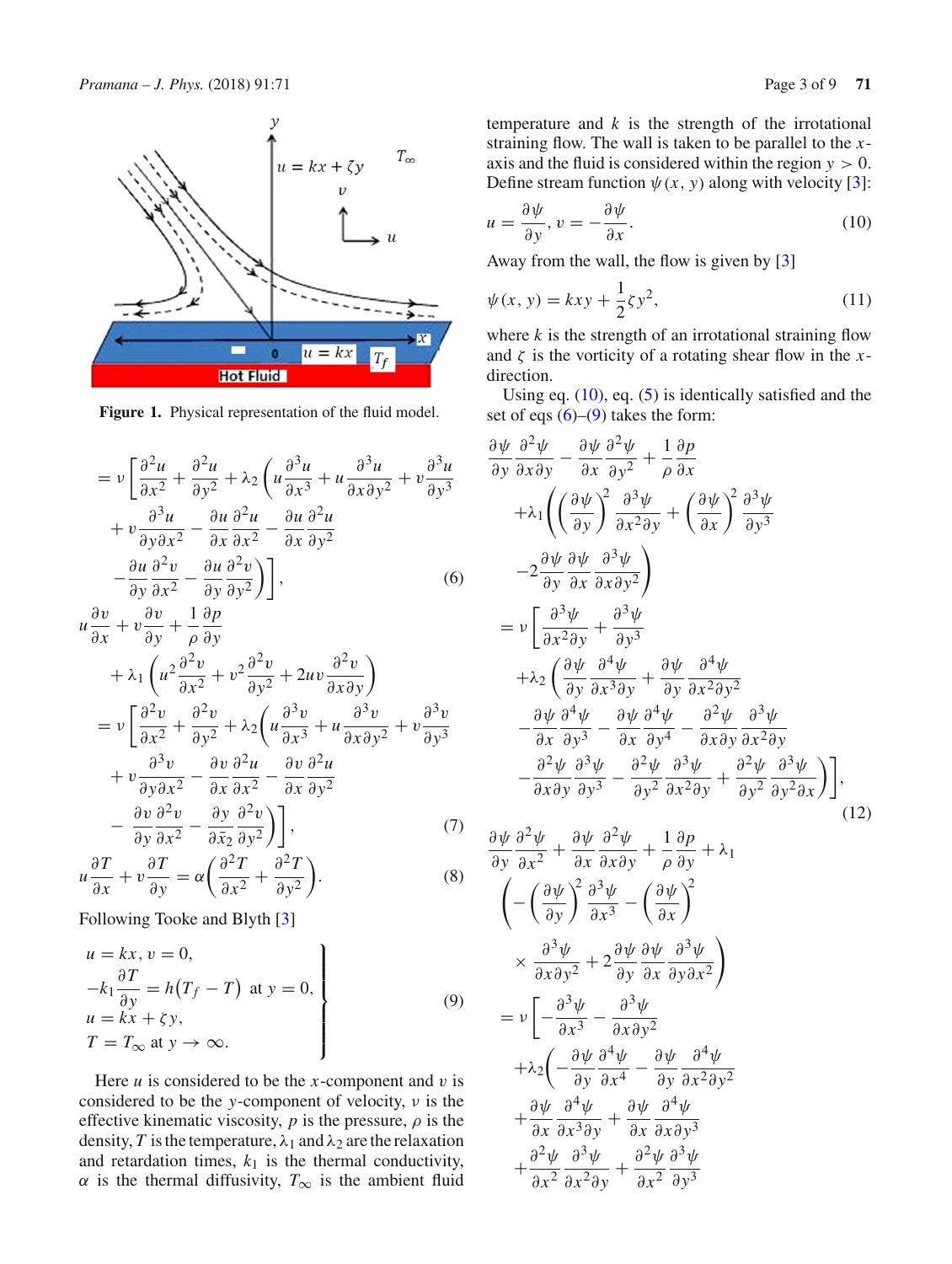$$
-\frac{\partial^3 \psi}{\partial x^3} \frac{\partial^2 \psi}{\partial x \partial y} - \frac{\partial^2 \psi}{\partial x \partial y} \frac{\partial^3 \psi}{\partial x \partial y^2} \bigg) \bigg],
$$
 (13)

$$
\frac{\partial \psi}{\partial y} \frac{\partial T}{\partial x} - \frac{\partial \psi}{\partial x} \frac{\partial T}{\partial y} = \alpha \left( \frac{\partial^2 T}{\partial x^2} + \frac{\partial^2 T}{\partial y^2} \right).
$$
 (14)

The consistent boundary conditions are taken as follows:

$$
\frac{\partial \psi}{\partial y} = kx, \quad -\frac{\partial \psi}{\partial x} = 0,
$$
  
\n
$$
-k_1 \frac{\partial T}{\partial y} = h(T_f - T) \quad \text{at } y = 0,
$$
  
\n
$$
\frac{\partial \psi}{\partial y} = kx + \zeta y, \quad \frac{\partial \psi}{\partial x} = 0,
$$
  
\n
$$
T = T_{\infty} \quad \text{as } y \to \infty.
$$
  
\n(16)

Now by removing the pressure term and by using  $p_{xy}$  =  $p_{yx}$ , we obtain the following set of equations:

<span id="page-3-1"></span>
$$
\frac{\partial \psi}{\partial y} \left( \frac{\partial^3 \psi}{\partial x \partial y^2} + \frac{\partial^3 \psi}{\partial x^3} \right) \n- \frac{\partial \psi}{\partial x} \left( \frac{\partial^3 \psi}{\partial y \partial x^2} + \frac{\partial^3 \psi}{\partial y^3} \right) + \lambda_1 \left[ 2 \frac{\partial^3 \psi}{\partial x^2 \partial y} \left( \frac{\partial \psi}{\partial y} \frac{\partial^2 \psi}{\partial y^2} \right) \n+ 2 \frac{\partial^2 \psi}{\partial x \partial y} \left( \frac{\partial \psi}{\partial x} \frac{\partial^3 \psi}{\partial y^3} + \frac{\partial \psi}{\partial y} \frac{\partial^3 \psi}{\partial x^3} \right) \n+ 2 \frac{\partial^2 \psi}{\partial x \partial y} \left( \frac{\partial \psi}{\partial x} \frac{\partial^3 \psi}{\partial y^3} + \frac{\partial \psi}{\partial y} \frac{\partial^3 \psi}{\partial x^3} \right) \n+ 2 \frac{\partial^3 \psi}{\partial x \partial y^2} \left( -\frac{\partial^2 \psi}{\partial y^2} \frac{\partial \psi}{\partial x} + \frac{\partial \psi}{\partial x} \frac{\partial^2 \psi}{\partial x^2} - \frac{\partial \psi}{\partial y} \frac{\partial^2 \psi}{\partial x \partial y} \right) \n+ \frac{\partial^4 \psi}{\partial x^2 \partial y^2} \left( \left( \frac{\partial \psi}{\partial y} \right)^2 + \left( \frac{\partial \psi}{\partial x} \right)^2 \right) \n+ \left( \frac{\partial \psi}{\partial x} \right)^2 \frac{\partial^4 \psi}{\partial y^4} - 2 \frac{\partial \psi}{\partial x} \frac{\partial \psi}{\partial y} \frac{\partial^4 \psi}{\partial y \partial x^3} \n+ \left( \frac{\partial \psi}{\partial y} \right)^2 \frac{\partial^4 \psi}{\partial x^4} - 2 \frac{\partial \psi}{\partial x} \frac{\partial \psi}{\partial y} \frac{\partial^4 \psi}{\partial y \partial x^3} \n- \nu \left[ \nabla^4 \psi + \lambda_2 \left( -2 \frac{\partial^2 \psi}{\partial x \partial y} \nabla^4 \psi + \frac{\partial^2 \psi}{\partial y^2} \left( \frac{\partial^4 \psi}{\partial y \partial x
$$

**71** Page 4 of 9 *Pramana – J. Phys.* (2018) 91:71

$$
-\frac{\partial^3 \psi}{\partial y^3} \left( \frac{\partial^3 \psi}{\partial x^3} + \frac{\partial^3 \psi}{\partial y \partial x^2} \right) \bigg) = 0, \tag{17}
$$

$$
\frac{\partial \psi}{\partial y} \frac{\partial T}{\partial x} - \frac{\partial \psi}{\partial x} \frac{\partial T}{\partial y} = \alpha \left( \frac{\partial^2 T}{\partial x^2} + \frac{\partial^2 T}{\partial y^2} \right).
$$
 (18)

Along with the boundary conditions

<span id="page-3-2"></span>
$$
\begin{aligned}\n\frac{\partial \psi}{\partial y} &= kx, -\frac{\partial \psi}{\partial x} = 0, \\
-k_1 \frac{\partial T}{\partial y} &= h(T_f - T),\n\end{aligned}\n\quad \text{at } y = 0,
$$
\n(19)

$$
\begin{aligned}\n\frac{\partial \psi}{\partial y} &= kx + \zeta y, \\
\frac{\partial \psi}{\partial x} &= 0, T = T_{\infty},\n\end{aligned}\n\quad \text{at } y = \infty.
$$
\n(20)

Adjacent to the wall, let us pursue a solution in general form, by redefining the stream function as [\[3\]](#page-8-2)

<span id="page-3-0"></span>
$$
\psi = \sqrt{\nu k} x f(\eta) + \zeta \left(\frac{\nu}{k}\right) \int_0^{\eta} g(t) dt, \quad \theta = \frac{T - T_{\infty}}{T_f - T_{\infty}},\tag{21}
$$

where  $\eta = \sqrt{\frac{k}{v}}$ *y*.

Using eq.  $(21)$  in  $(17)$ – $(20)$  and integrating the resultant equation one time for simplification, we obtain

<span id="page-3-4"></span>
$$
f''' + ff'' - (f')^{2} + \beta_{1}(2ff'f'' - f^{2}f''')
$$
  
+ $\beta_{2}(f''^{2} - ff'''') + B_{1} = 0,$  (22)  

$$
g'' - gf' + fg' + \beta_{1}(2fgf'' - f^{2}g'')
$$
  
+ $\beta_{2}(f''g' + f''g' - f'g'' - fg''') + B_{2} = 0,$  (23)

$$
\theta'' + \Pr f \theta' = 0,\tag{24}
$$

and boundary conditions  $(19)$  and  $(20)$  take the following forms:

<span id="page-3-3"></span>
$$
\begin{aligned}\nf &= 0, f' = 0, \\
g &= 0, g' = 0, \\
\theta' &= -\text{Bi}(1 - \theta(0)),\n\end{aligned}\n\quad \text{at } \eta = 0,
$$
\n(25)

$$
\begin{aligned}\nf' &= 1, g' = 1, \\
\theta &= 0,\n\end{aligned}\n\quad \text{at } \eta \to \infty.
$$
\n(26)

Steadiness with free stream flow implies approximately [\[3\]](#page-8-2)

$$
f(\eta) = \eta - \alpha
$$
,  $g(\eta) = \eta - \beta$  as  $\eta \to \infty$ ,

where  $\alpha$  and  $\beta$  are constants,  $\beta_1 = \lambda_1 a$  and  $\beta_2 = \lambda_2 a$ are the Deborah numbers,  $Pr = (v/\alpha)$  is the Prandtl number, Bi =  $-(h/k_1)\sqrt{\nu/k}$  is the Biot number. Applying boundary conditions [\(26\)](#page-3-3) at infinity in eqs [\(22\)](#page-3-4) and  $(23)$ , we obtain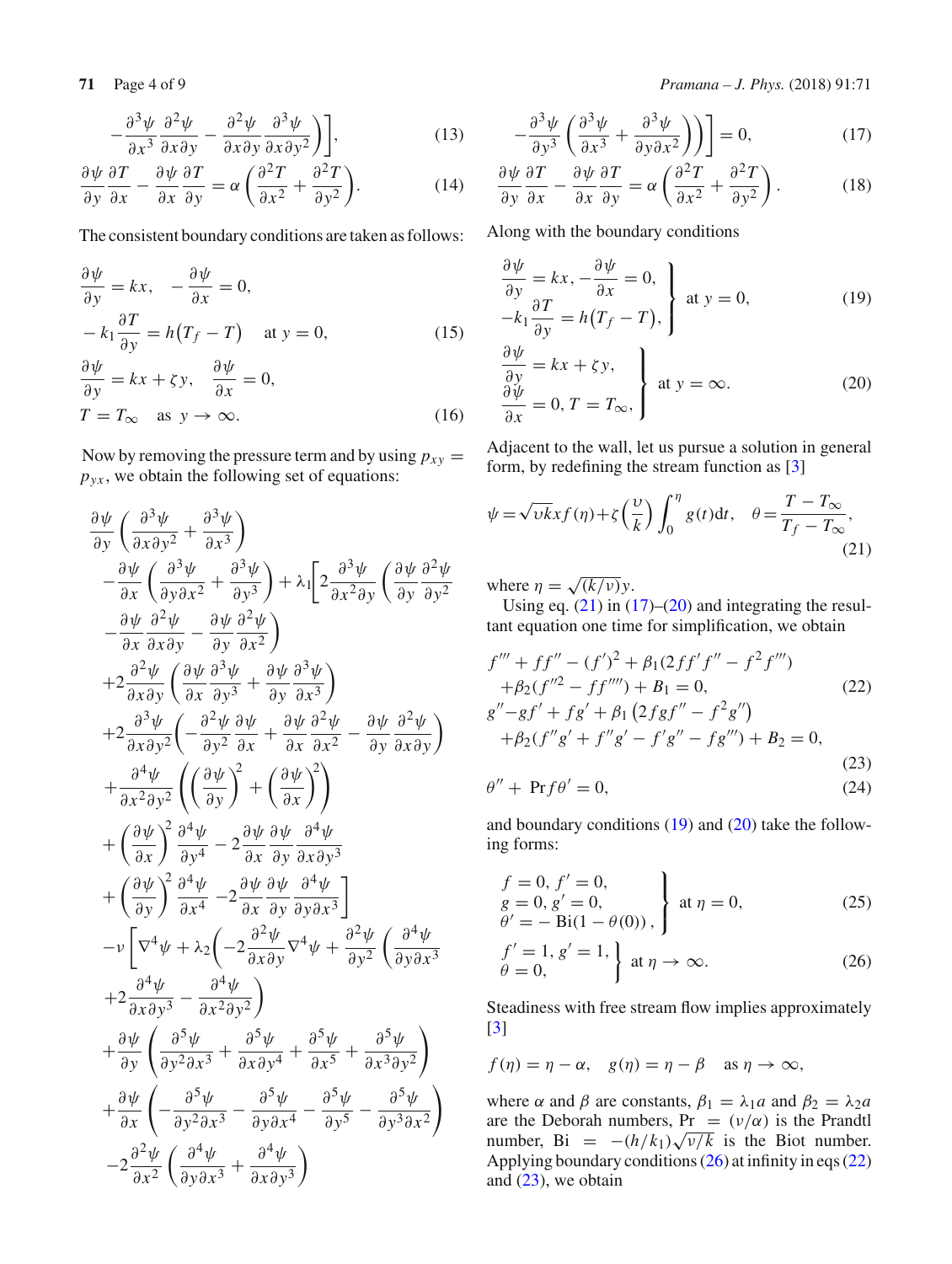*Pramana – J. Phys.* (2018) 91:71 Page 5 of 9 **71** 

<span id="page-4-0"></span>
$$
B_1 = 1, \quad B_2 = -(\alpha - \beta), \tag{27}
$$

where  $\alpha$  and  $\beta$  are constants.

Using eq.  $(27)$  in eqs  $(22)$  and  $(23)$  give

<span id="page-4-1"></span>
$$
f''' + ff'' - (f')^{2} + \beta_{1}(2ff'f'' - f^{2}f''')
$$
  
+ $\beta_{2}(f''^{2} - ff'''') + 1 = 0,$  (28)  
 $g'' - f'g + fg' + \beta_{1}(2fgf'' - f^{2}g'')$   
+ $\beta_{2}(f'''g + f''g' - f'g'' - fg''') - (\alpha - \beta) = 0,$  (29)  
 $g'' + Pr f g' = 0$  (20)

 $\theta'' + \Pr f \theta' = 0.$  (30)

Along with the boundary conditions

$$
f(0) = 0, \quad f'(0) = 1, \quad g(0) = 0,
$$
  

$$
\theta'(0) = -\text{Bi}(1 - \theta(0)), \quad (31)
$$

$$
f'(\infty) = \frac{a}{k}, \quad g'(\infty) = 1, \quad \theta(\infty) = 0.
$$
 (32)

In the above relations, prime signifies derivatives with respect to  $\eta$ .

#### **3. Concerned physical magnitudes**

The practical physical quantity of interest is the heat transfer rate at the convective surface, which is defined as

$$
z_w = -k \left(\frac{\partial T}{\partial y}\right) \text{ at } y = 0. \tag{33}
$$

In the non-dimensional form

$$
z_w = -\theta'(0). \tag{34}
$$

#### **4. Numerical computation**

The governed model of eqs  $(28)$ – $(30)$  and relevant boundary conditions  $(31)$  and  $(32)$  are nonlinear in nature. So, it must be tackled with some computational strategy. This governed model is first converted into a scheme of nonlinear ordinary differential equations of order one. With the aid of a computational technique for solving an initial value problem, known to be the Runge–Kutta method of order five, along with a shooting technique, a concerned system is solved as follows. Define the following new scheme in eqs  $(28)$ – $(32)$ :

$$
\begin{pmatrix}\nf = y_1 \\
f' = y'_1 = y_2 \\
f'' = y'_2 = y_3 \\
f''' = y'_3 = y_4 \\
f'''' = y'_4 = y_5\n\end{pmatrix}
$$
\n
$$
\begin{pmatrix}\ng = y_6 \\
g' = y'_6 = y_7 \\
g'' = y'_7 = y_8 \\
g''' = y'_8 = y_9\n\end{pmatrix}
$$
\n(35)\n
$$
\begin{pmatrix}\n\theta = y_{10} \\
\theta' = y_{10} \\
\theta' = y'_{11} = y_{12}\n\end{pmatrix}
$$

We obtain the following system of the initial value problem:

<span id="page-4-3"></span><span id="page-4-2"></span>
$$
y_1 y_4' = \frac{1}{\beta_2} \left[ y_4 + y_1 y_3 - y_2^2 + \beta_1 \{ 2y_1 y_2 y_3 - y_4 y_1^2 \} + 1 \right] + y_3^2,
$$
 (36)  

$$
y_1 y_8' = \frac{1}{\beta_2} \left[ y_8 + y_1 y_7 - y_2 y_6 + \beta_1 \{ 2y_1 y_3 y_6 - y_8 y_1^2 \} \right]
$$

$$
y_1y_8 = \frac{1}{\beta_2} [y_8 + y_1y_7 - y_2y_6 + p_1\{2y_1y_3y_6 - y_8y_1\} - (\alpha - \beta)] + y_4y_6 + y_3y_7 - y_2y_8,
$$
 (37)

$$
y'_{11} = -\Pr y_1 y_{11},\tag{38}
$$

$$
y_1(0) = 0, y_3(0) = 0,y_4(0) = \alpha_1, y_6(0) = 0,y_8(0) = \alpha_2, y_8(0) = \alpha_3,y_{11}(0) = \alpha_4,
$$
\n(39)

where  $\alpha_1$ ,  $\alpha_2$ ,  $\alpha_3$  and  $\alpha_4$  are shooting constraints. A suitable tolerance level of  $10^{-5}$  is taken in all computations.

## **5. Theoretical discussion**

Extensive computations have been conducted using the shooting quadrature technique in this section. The velocity, temperature and surface heat flux of the fluid for all governed parameters are explored through figures [2](#page-5-0)[–15.](#page-7-0) Figures [2](#page-5-0) and [3](#page-5-1) exhibit the behaviour of a normal component of velocity for Deborah numbers  $\beta_1$  and  $\beta_2$ . We observe that with an increase in Deborah number  $\beta_1$ , normal velocity  $f'(\eta)$  and momentum boundary layer thickness increases while it decreases with an increase in Deborah number  $\beta_2$ .

Figures [4](#page-5-2) and [5](#page-5-3) are plotted to inspect the tangential velocity  $g'(\eta)$  against Deborah numbers  $\beta_1$  and  $\beta_2$ . An enhancement in Deborah numbers  $\beta_1$  and  $\beta_2$  depicts that velocity  $g'(\eta)$  accelerates close to the wall but reverses its behaviour away from the wall. Deborah numbers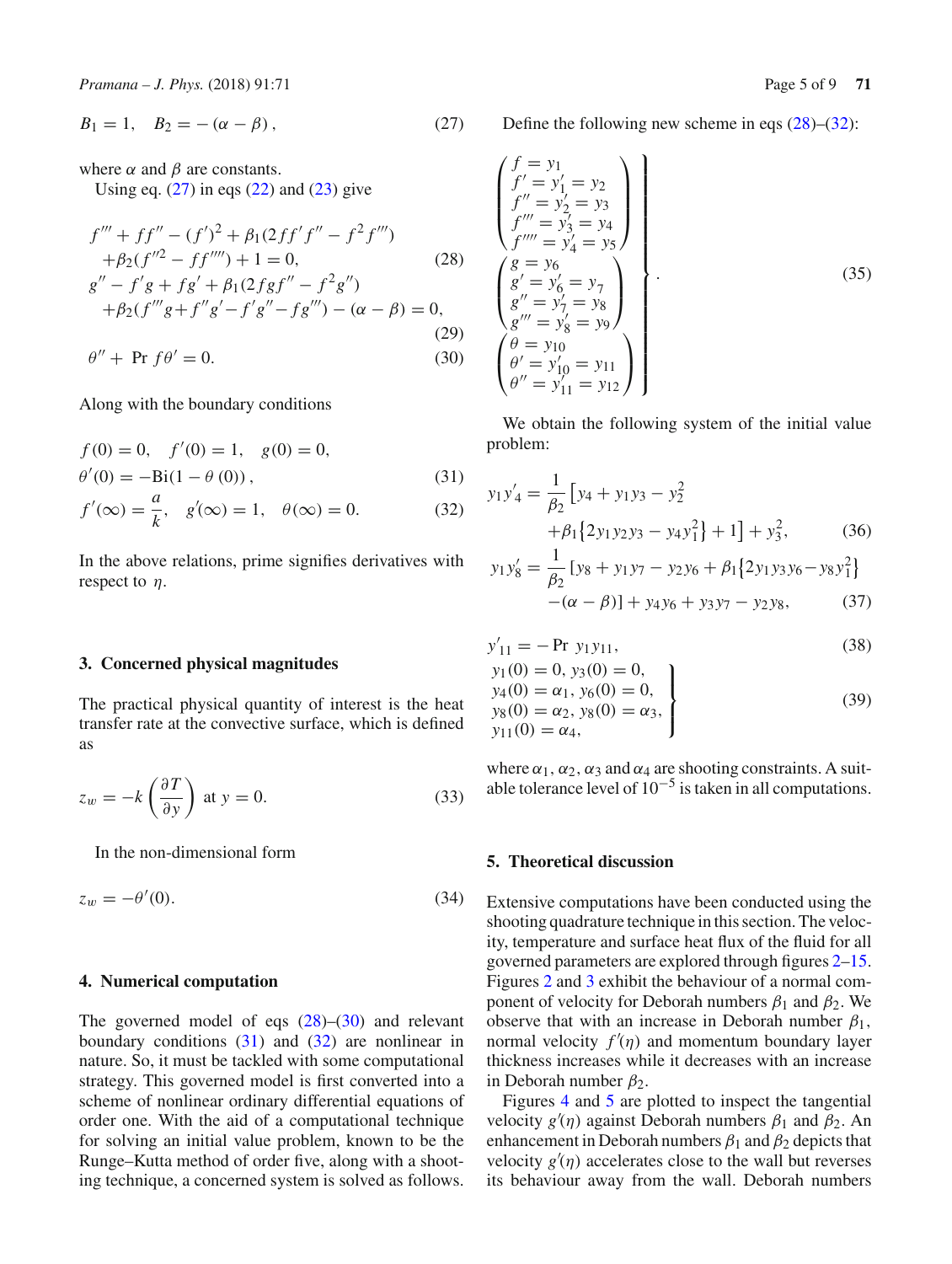

<span id="page-5-0"></span>**Figure 2.** Normal velocity  $f'(\eta)$  for  $\beta_1 = 0.1, 0.5, 1.0$  and 1.5.



<span id="page-5-1"></span>**Figure 3.** Normal velocity  $f'(\eta)$  for  $\beta_2 = 0.1, 0.5, 1.0$  and 2.0.



<span id="page-5-2"></span>**Figure 4.** Shear velocity  $g'(\eta)$  for  $\beta_1 = 0.1, 0.5, 1.0$  and 1.5.

are associated with the relaxation time phenomenon for certain rheological fluids which reflect the time taken by materials to regulate against applied stresses comprising elastic as well as viscous properties of the



<span id="page-5-3"></span>**Figure 5.** Shear velocity  $g'(\eta)$  for  $\beta_2 = 0.1, 0.5, 1.0$  and 2.0.



<span id="page-5-4"></span>**Figure 6.** Temperature  $\theta(\eta)$  for  $\beta_1 = 0.1, 0.5, 1.0$  and 1.5.



<span id="page-5-5"></span>**Figure 7.** Temperature  $\theta(\eta)$  for  $\beta_2 = 0.1, 0.5, 1.0$  and 2.0.

material. At small Deborah numbers, materials exhibit a fluid-like response, gradually changing the trend to solid-like response with larger Deborah numbers. Smaller Deborah number fluids neglect elastic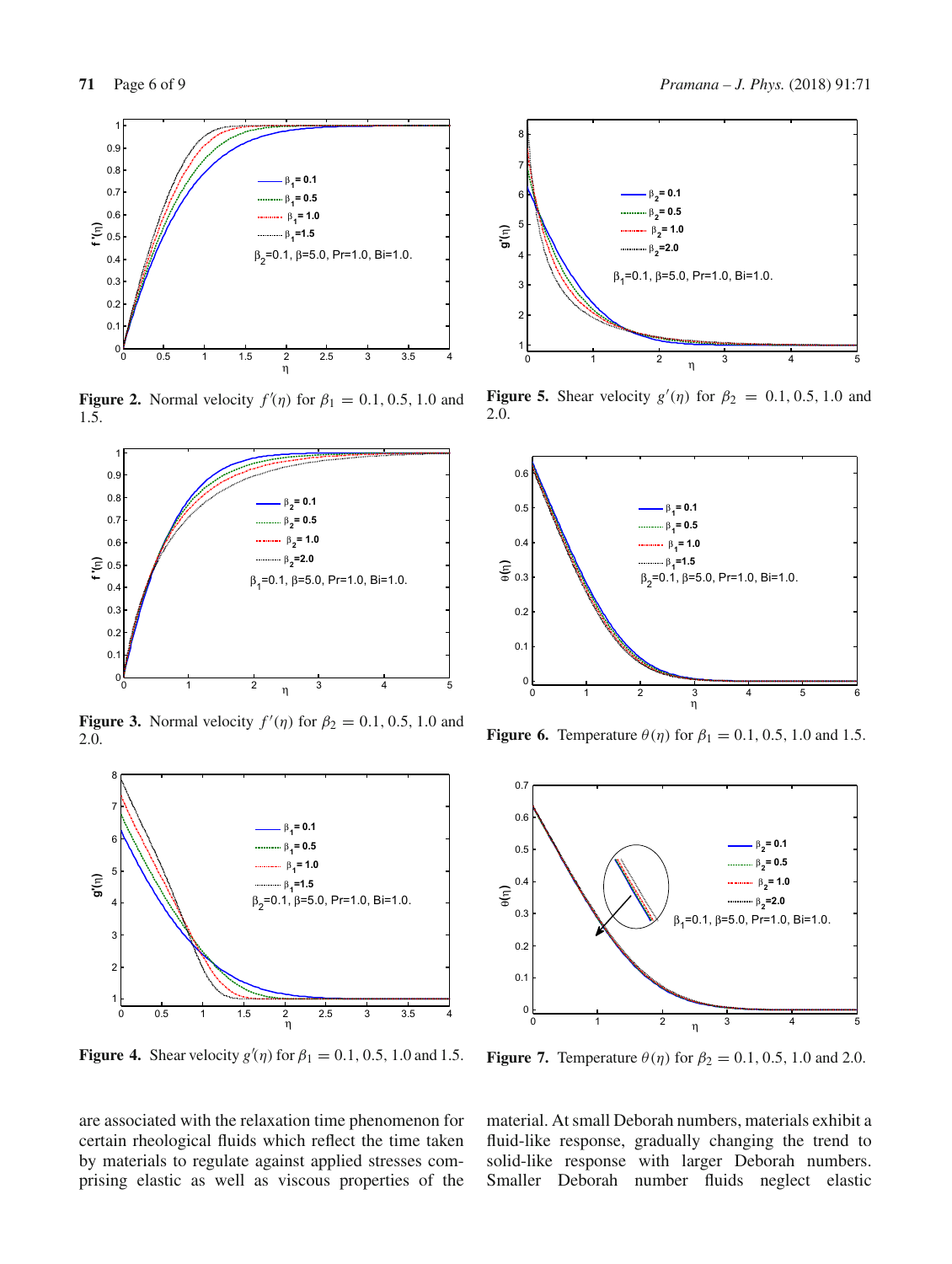

<span id="page-6-1"></span>**Figure 8.** Temperature  $\theta(\eta)$  for Pr = 0.5, 1.0, 2.5 and 5.0.



<span id="page-6-0"></span>**Figure 9.** Temperature  $\theta(\eta)$  for Bi = 0.1, 0.5, 2.5 and 5.0.



<span id="page-6-2"></span>**Figure 10.**  $\theta'(0)$ against Deborah number  $\beta_1$  for  $\beta_2 = 0.1, 0.15$  and 0.2.

properties, which result in acceleration of normal velocity while generating tangential momentum. Higher Deborah number means greater relaxation time which leads to the deceleration of normal velocity.



<span id="page-6-3"></span>**Figure 11.**  $\theta'(0)$  against Deborah number  $\beta_2$  for  $\beta_1 = 0.2$ , 0.5 and 0.8.



<span id="page-6-4"></span>**Figure 12.**  $\theta'(0)$  against Biot number Bi when Pr = 1.0, 3.0 and 5.0.

Figures [6](#page-5-4)[–9](#page-6-0) are plotted to explore the temperature profile  $\theta(\eta)$  against emerging physical parameters such as Deborah numbers  $\beta_1$  and  $\beta_2$ , Biot number Bi and Prandtl number Pr. From figure [6,](#page-5-4) we find that the temperature of the fluid and thermal boundary layer tend to decline for Deborah number  $\beta_1$ , but for Deborah number  $\beta_2$ , temperature and thermal boundary layer thickness increase as shown in figure [7.](#page-5-5) It can be observed from figure [8](#page-6-1) that for Prandtl number Pr, temperature  $\theta(\eta)$  and thermal boundary layer thickness of fluid diminishes. The physical justification for this response is that smaller Prandtl number fluids are more conductive compared to higher Prandtl number fluids and so with increasing Prandtl number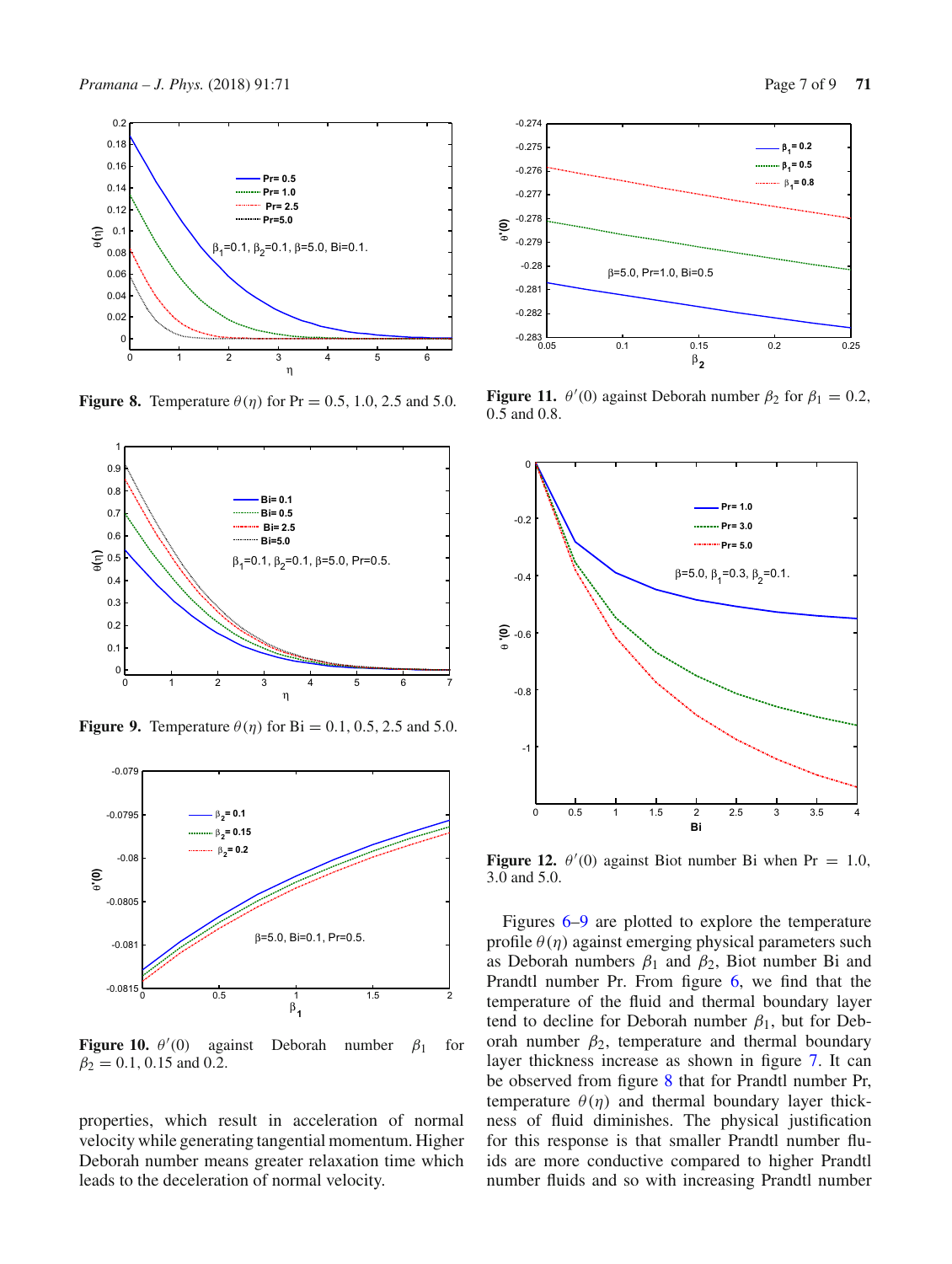

<span id="page-7-1"></span>**Figure 13.**  $\theta'(0)$  against Prandtl number Pr when Bi = 0.1, 0.3 and 0.5.



<span id="page-7-2"></span>**Figure 14.** Shear flow component  $g(\eta)$  for  $\beta = 5.0, \alpha$ ,  $0, -\alpha, -5.0.$ 

thermal diffusion decreases which enhances the momentum diffusion, thus leading to the acceleration of the flow from the wall.

Figure [9](#page-6-0) shows that the temperature and the corresponding thermal boundary layer increase with an increase in Biot number Bi. Biot number is directly related to heat transfer coefficient, whereas it is inversely related to thermal conductivity. That is, larger Biot number indicates low thermal conductivity.

Figures [10–](#page-6-2)[13](#page-7-1) are plotted to inspect local heat transfer coefficient  $\theta'(0)$  against various parameters such as Deborah numbers  $\beta_1$  and  $\beta_2$ , Biot number Bi and Prandtl number Pr. Figure [10](#page-6-2) shows that heat flux at the wall  $\theta'(0)$  increases significantly with an increase



<span id="page-7-0"></span>**Figure 15.** Stream lines pattern for Deborah numbers  $\beta_1 = 4.0$ , with  $k/\zeta = 1/6$ .

in Deborah number  $\beta_1$  while from figure [11](#page-6-3) it is quite evident that local heat flux drops with Deborah number  $\beta_2$ . Figures [12](#page-6-4) and [13](#page-7-1) reveal that heat flux at the wall decreases significantly with an increase in Biot number Bi and Prandtl number Pr. This follows from the fact that with larger Biot number, the ability of the fluid to conduct heat reduces significantly which causes a deceleration in the heat transfer rate at the convective sheet.

Figure [14](#page-7-2) is plotted to express the shear flow component  $g(\eta)$ . It is quite clear from this figure that for different values of constant  $\beta$ , there is a distinct region of reversed flow corresponding to negative values of *g*. Figure [15](#page-7-0) is plotted to explore the flow pattern with Deborah number  $\beta_1$  for obliqueness  $(k/\zeta) = 1/6$ . The stream contour  $\psi = 0$  touches the partition  $\eta = 0$  at abscissa  $\xi = \sqrt{(k/v)}x$ . It is quite evident from this figure that the streamline patterns of the Oldroyd-B fluid are negatively skewed with a positive contribution of the Deborah number  $\beta_1$ .

## **6. Concluding remarks**

The present numerical study is conducted to explore the 2D oblique stream of an Oldroyd-B-type fluid over a stretching sheet. Thermal effects on the sheet are incorporated under convective boundary conditions.

Major results of this study can be summarised as follows: normal velocity profile  $f'(\eta)$  increases with Deborah number  $\beta_1$ . An increment in Deborah number  $\beta_1$  shrinks momentum boundary layer thickness while it augments the thermal boundary layer thickness. Tangential velocity  $g'(\eta)$  surges up close to the wall while reverses its behaviour far away from the wall with Deborah number  $\beta_1$ . Heat flux at the convective surface is decelerated with all associated parameters namely